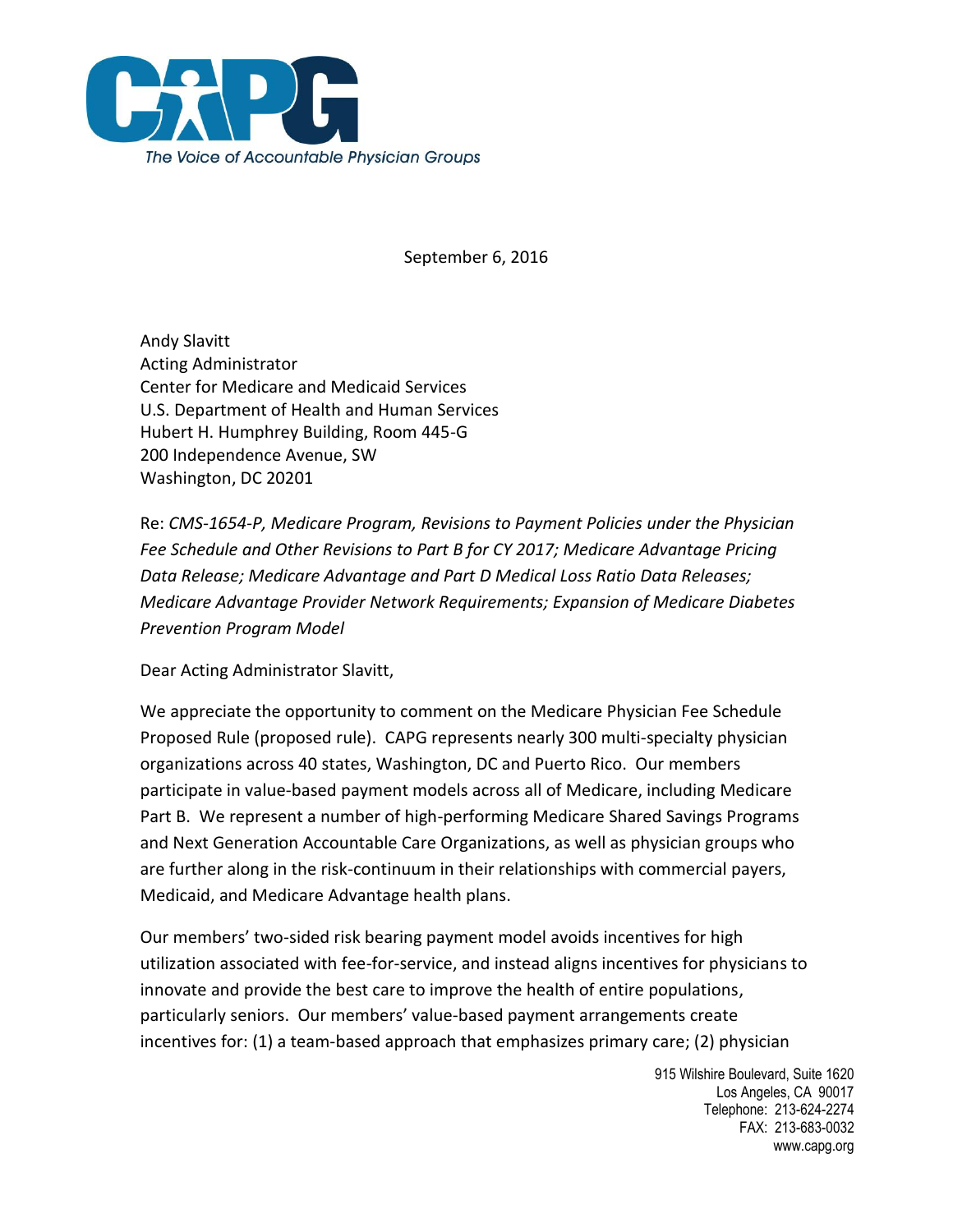organizations to provide the right care at the right time in the most appropriate setting; and (3) a care team that addresses the patient's total care needs, including mental and behavioral health and the home environment.

Our comments address the following topics in the proposed rule:

- Medicare Shared Savings Program
- Diabetes Prevention Program
- Improving Payment Accuracy for Primary Care, Care Management and Patient-Centered Services
- Expansion of telehealth services
- Medicare Advantage provider enrollment

### **Medicare Shared Savings Program**

The Medicare Shared Savings Program (MSSP) has taken on new significance for physicians and physician groups in light of the Medicare Access and CHIP Reauthorization Act (MACRA). As you know, the statute creates two paths: (1) the merit-based incentive payment system (MIPS), a fee-for-service path that establishes a nationwide pay-for-performance program; and (2) an advanced alternative payment model (APM) path that rewards physicians for taking financial risk in traditional Medicare. Based on the proposed rule, it is clear that much of the opportunity to succeed in either path is rooted in the Medicare Accountable Care Organizations (ACOs), and more specifically in MSSP. More specifically, the agency has proposed certain advantages for Track One MSSPs that will participate in MIPS and Tracks 2 and 3 of MSSP are two of just six available options to participate as a bonus-eligible advanced APM. Clearly, the program is intended to play a pivotal role in the future of the Medicare delivery system.

For this reason, policy and regulatory changes to the MSSP are particularly relevant. In general, we support policies that will simplify, clarify and reduce administrative burdens on physicians and physician groups participating in MSSP. Particularly as we enter the first year of MACRA performance, we call on CMS to clearly communicate program standards to the stakeholder community and to engage physicians to develop policies that can make Medicare ACOs more successful for patients and providers alike. Our specific comments on the proposals in the rule are provided below.

### *a. Proposed changes to the Medicare ACO quality measure set*

In the proposed rule, CMS is suggesting changes to the existing quality measures that Medicare ACOs are required to report. The agency states that it is making specific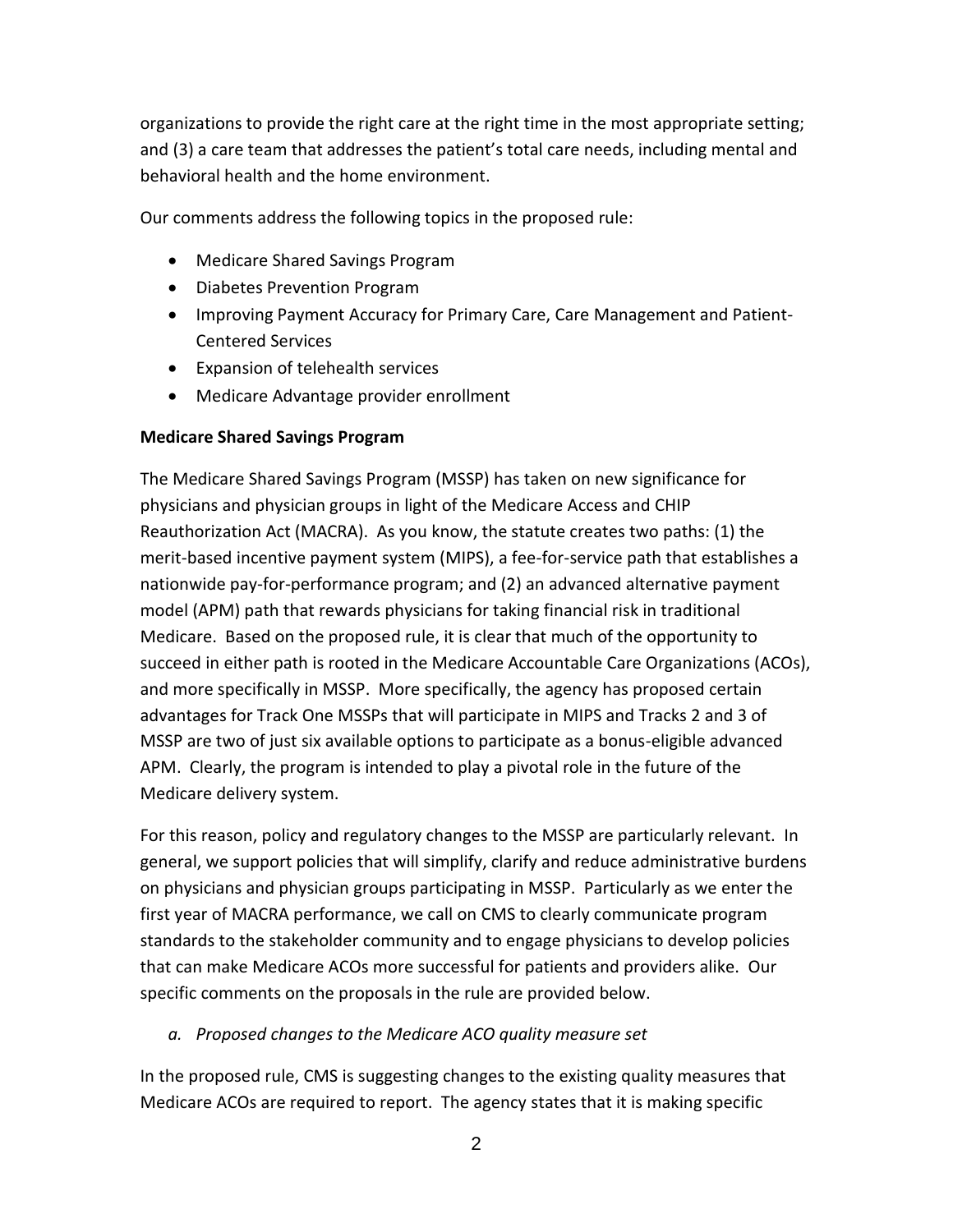changes in this instance to better align the ACO quality measures to the ACO measure set recommended by the Core Quality Measures Collaborative (the Collaborative).

CAPG is pleased to serve on the steering committee of the Collaborative. This effort brings together physician professional associations, health plans, national quality organizations, consumers and employers with the intent to streamline quality measures across programs. CAPG recently released a *Guide to Alternative Payment Models* featuring case studies on physician payment at the group and individual physician level.<sup>1</sup> One key takeaway from the Guide is the sheer volume of quality measurement and reporting that is currently required across programs for sophisticated physician organizations. Our members reported different sets of measures for commercial ACOs, Medicare ACOs, Medicare Advantage, statewide pay-for-performance programs, and more. Streamlining the measures across programs is a high priority for a high functioning delivery system capable of meeting the needs of a growing, aging population.

To begin to address the program, the Collaborative has developed seven core measures sets intended to streamline quality measurement and reduce the reporting burden on physicians.<sup>2</sup> One of these sets was specific to accountable care organizations.

Consistent with the Collaborative's recommendations, CMS is proposing to add ACO-12 medication reconciliation post-discharge and ACO-44 use of imaging studies for low back pain. CMS is also proposing to retire or replace several of the ACO measures, resulting in a set of 31 individual measures and 30 total measures for scoring purposes. $3$ 

## *CAPG Comments*:

 $\overline{\phantom{a}}$ 

CAPG supports the proposed changes to the ACO quality measure set. The proposed additions and deletions to the quality measures set align with the work of the Collaborative and we are pleased to see the agency moving ahead with the recommendations of that multi-stakeholder group.

As MACRA is implemented in 2017, we encourage CMS to continue to monitor and adapt to the circumstances of ACOs. In particular, for the Track One Medicare Shared Savings Program ACOs, who will use their performance on the MSSP measures to satisfy

<sup>&</sup>lt;sup>1</sup> The CAPG Guide to Alternative Payment Models is available at [www.capg.org/apmguide.](http://www.capg.org/apmguide)

 $<sup>2</sup>$  More information on the core measures collaborative and the measures sets is available on the CMS</sup> website: [https://www.cms.gov/Medicare/Quality-Initiatives-Patient-Assessment-](https://www.cms.gov/Medicare/Quality-Initiatives-Patient-Assessment-Instruments/QualityMeasures/Core-Measures.html)[Instruments/QualityMeasures/Core-Measures.html.](https://www.cms.gov/Medicare/Quality-Initiatives-Patient-Assessment-Instruments/QualityMeasures/Core-Measures.html) 

<sup>&</sup>lt;sup>3</sup> Proposed Rule, 81 Fed. Reg. 46,423.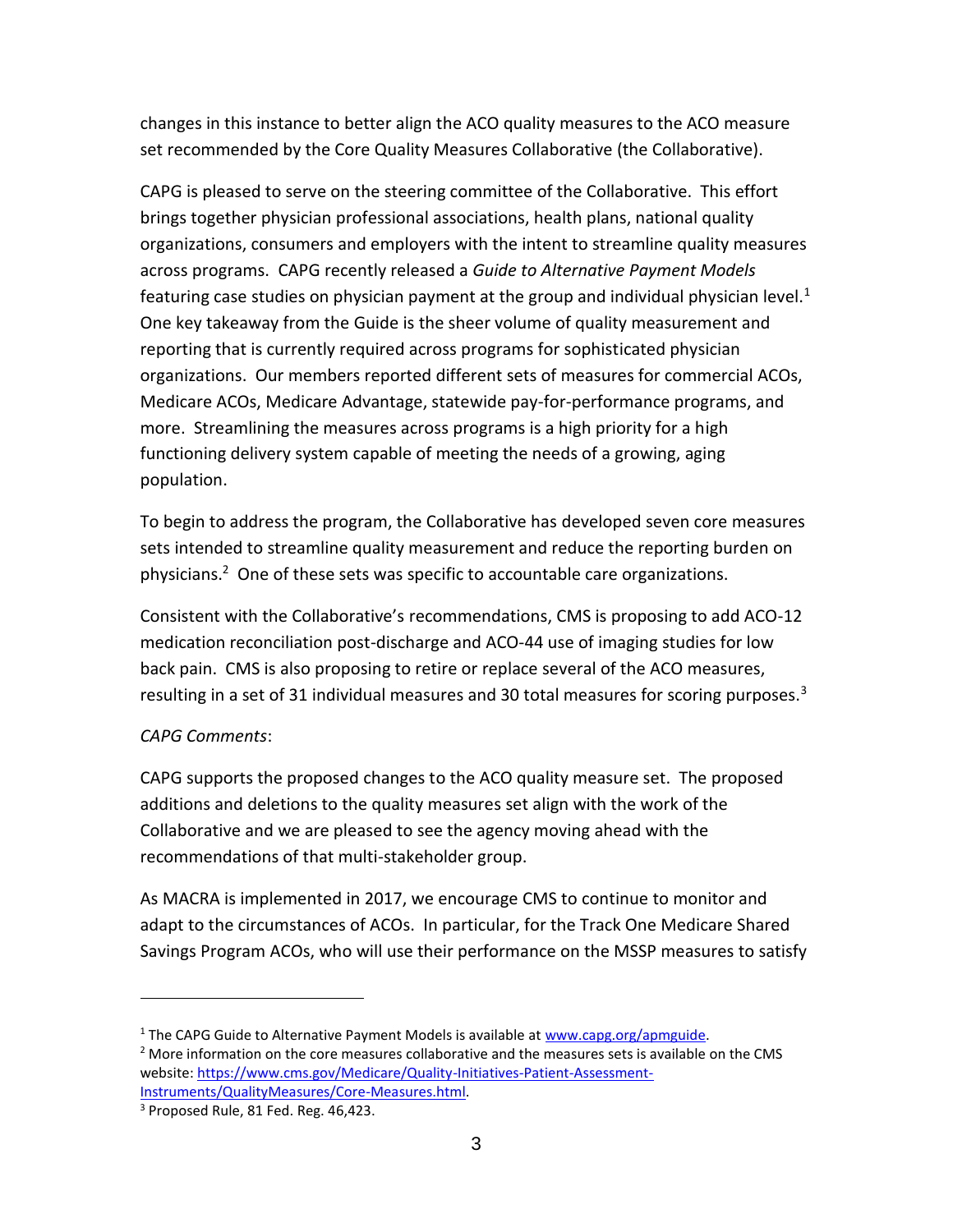the quality component of MIPS, the accuracy and relevance of the MSSP quality measures is increasingly important. CAPG looks forward to continuing to work with CMS and the Collaborative to ensure that the measures set accurately and appropriately represents the performance of MSSP ACOs in MIPS.

### *b. Proposed changes to ACO auditing*

In the proposed rule, CMS suggests that it will make changes to ramp up the auditing of MSSP participants. In its current audit process, the agency selects a subset of Web Interface quality measures and then selects a random sample of 30 beneficiaries for each measure in the subset. The ACO then provides medical records to support the data reported in the Web Interface. A measure-specific audit performance rate is then calculated using a phased audit process. In the first phase, eight randomly selected medical records are collected for each audited measure and are reviewed to determine whether the records match what was reported. In the second phase, the remaining 22 records are reviewed for any measure for which there is a mismatch in phase one. If less than 90 percent of the medical records support what was reported, the process moves to phase three. In phase three, CMS educates the ACO about correct reporting and the ACO has an opportunity to resubmit the measure(s) in question. If at the end of phase three there is a discrepancy greater than 10 percent between the reported quality data and the medical records, the ACO does not get credit for meeting the quality target for any measure(s) for which there is a mismatch. CMS notes that it has gained experience with conducting audits and believes that audit rules should be updated to better align this program with other CMS auditing initiatives.

CMS is proposing a number of changes to the auditing process. First, CMS is proposing to increase the number of records audited per measure. The existing number of records reviewed ranges from 40 to 150 records per audited ACO. CMS does not specify a specific number of records that would be requested for purposes of quality validation audits in the future, but says that it would not anticipate requesting more than 50 records per audited measure.

CMS is also proposing to modify the regulations to conduct the audit in a single step; to provide an assessment of the overall audit rate rather than the audit rate at the individual measure level; to adjust the ACO's quality performance to the audit rate (as opposed to the current policy of giving the ACO no credit for quality performance on a measure with a mismatch rate greater than 10 percent); and modifying the regulations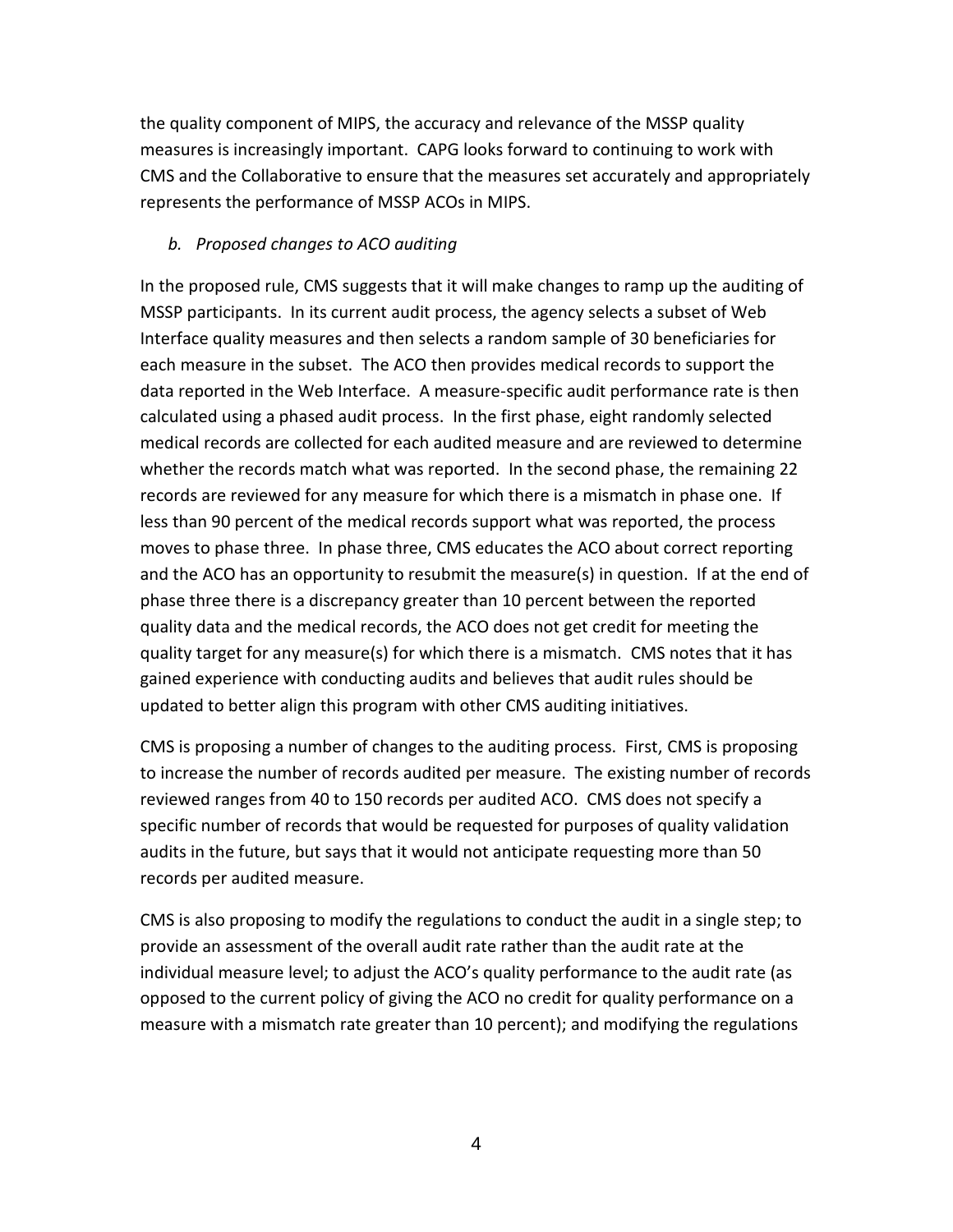such an ACO with a match rate of less than 90 percent may be required to submit a corrective action plan.<sup>4</sup>

## *CAPG Comments*:

While we support the agency's goals of data validation and ensuring accurate quality data submission, we have concerns about the timing of the proposed increase in auditing for the MSSP program. We are increasingly mindful of the burdens placed on physician practices as they transition into new delivery system models, such as ACOs, and prepare to comply with MACRA. With all of these changes occurring simultaneously in 2017, we question whether now is the time to expand the auditing process as described in the proposed rule. We believe that clear guidance must be provided to ACOs in advance of such auditing and appropriate educational materials should be developed and disseminated by CMS to assist ACOs in complying with program audits. Given all of the other moving parts in traditional Medicare at this moment in time, we would ask that CMS phase in this audit scale up over a longer period of time.

### *c. Incorporating beneficiary attestation into ACO assignment*

In the proposed rule, CMS indicates its belief that it may be desirable to incorporate beneficiary attestation into the MSSP beneficiary alignment methodology. CMS states that using beneficiary attestation to supplement the MSSP attribution model could help increase patient engagement, improve care management and health outcomes, and lower expenditures for beneficiaries.

CMS proposes to create a voluntary alignment methodology that asks the beneficiary to confirm their care relationship with a provider that is participating in the ACO. CMS is considering an automated process to allow fee for service beneficiaries to designate their "main doctor' or other healthcare provider they believe is responsible for their overall care. The automated system could use an existing system, such as Medicare.gov to allow the beneficiary to indicate his or her main doctor and then incorporating that beneficiary preference into the ACO's aligned population.

## *CAPG Comments*:

 $\overline{\phantom{a}}$ 

CAPG supports the agency's proposal to incorporate beneficiary preference into the MSSP attribution model. One of the most pressing issues facing our Medicare ACOs is the issue of beneficiary leakage – aligned beneficiaries who seek care outside of the ACO "network." We understand that CMS intends to continue to hold true to its ideal in fee-

<sup>4</sup> Proposed Rule, 81 Fed. Reg. 46,424.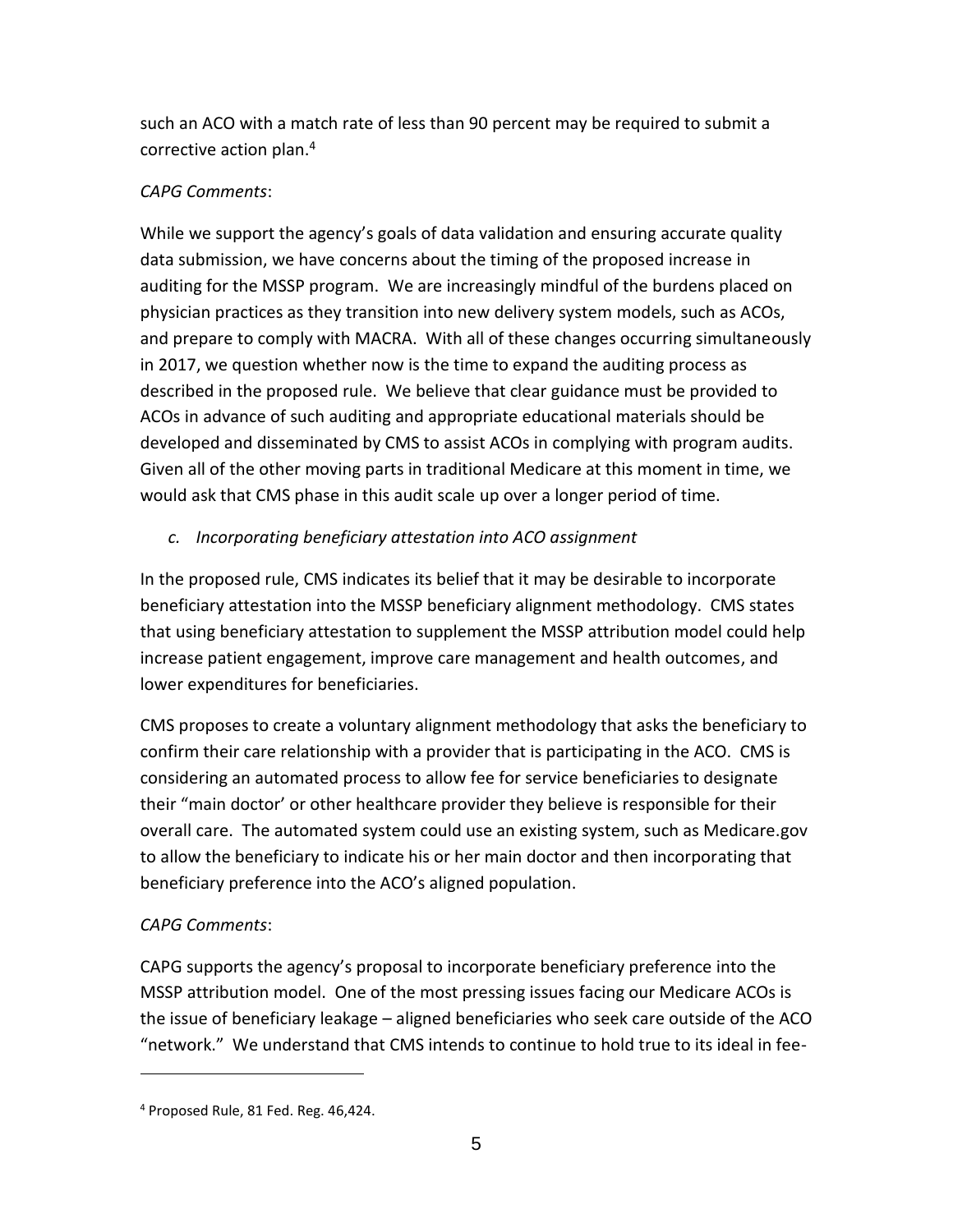for-service that the beneficiary can see any Medicare provider. However, the agency's proposal represents an important step forward in acknowledging beneficiary preference and beginning to familiarize beneficiaries with the existence of coordinated, accountable delivery models.

We believe that the proposed automated methodology offers distinct advantages over a manual process and will reduce the burden on ACOs and their clinicians. As CMS designs this automated system approach, we think it is important that it be clear to the beneficiary at the point of election that the physician is affiliated with an ACO, the name of that ACO, and access to additional information about the benefits of participating in a coordinated care delivery model. We believe that it will be critical to the future of the ACO movement that patients become more aware of and engaged in delivery models like ACOs. Linking this information at the time of "main doctor" election is one way to begin that dialogue.

Finally, we encourage the agency to continue to work with ACO providers and other physicians practicing in accountable payment models to identify additional strategies to engage beneficiaries and reduce ACO patient leakage. CAPG would be pleased to serve as a resource for gathering such information.

## **Proposed Expansion of the Diabetes Prevention Program Model**

The national Diabetes Prevention Program (DPP) consists of 16 intensive "core" sessions making up a CDC-approved curriculum in a group-based setting that provides practical training in long-term dietary change, increased physical activity, and problem-solving strategies for overcoming challenges to sustaining weight loss and a healthy lifestyle. The CMS actuary determined that the DPP is likely to reduce Medicare expenditures if made available to eligible Medicare beneficiaries.

CMS is therefore proposing to expand the duration and scope of the DPP model and proposes to refer to the expanded model as the Medicare Diabetes Prevention Program (MDPP). CMS proposes that the MDPP will become effective January 1, 2018.<sup>5</sup>

CMS proposes the MDPP to be a 12-month program using the DPP curriculum consisting of 16 core sessions over 16-26 weeks and the option for monthly core maintenance sessions over six months thereafter if the beneficiary achieves and maintains a minimum weight loss in accordance with the CDC DPP Recognition Program Standards and Operating Procedures. Beneficiaries who meet the coverage criteria would be able

 $\overline{\phantom{a}}$ 

<sup>5</sup> 81 Fed. Reg. 46,414.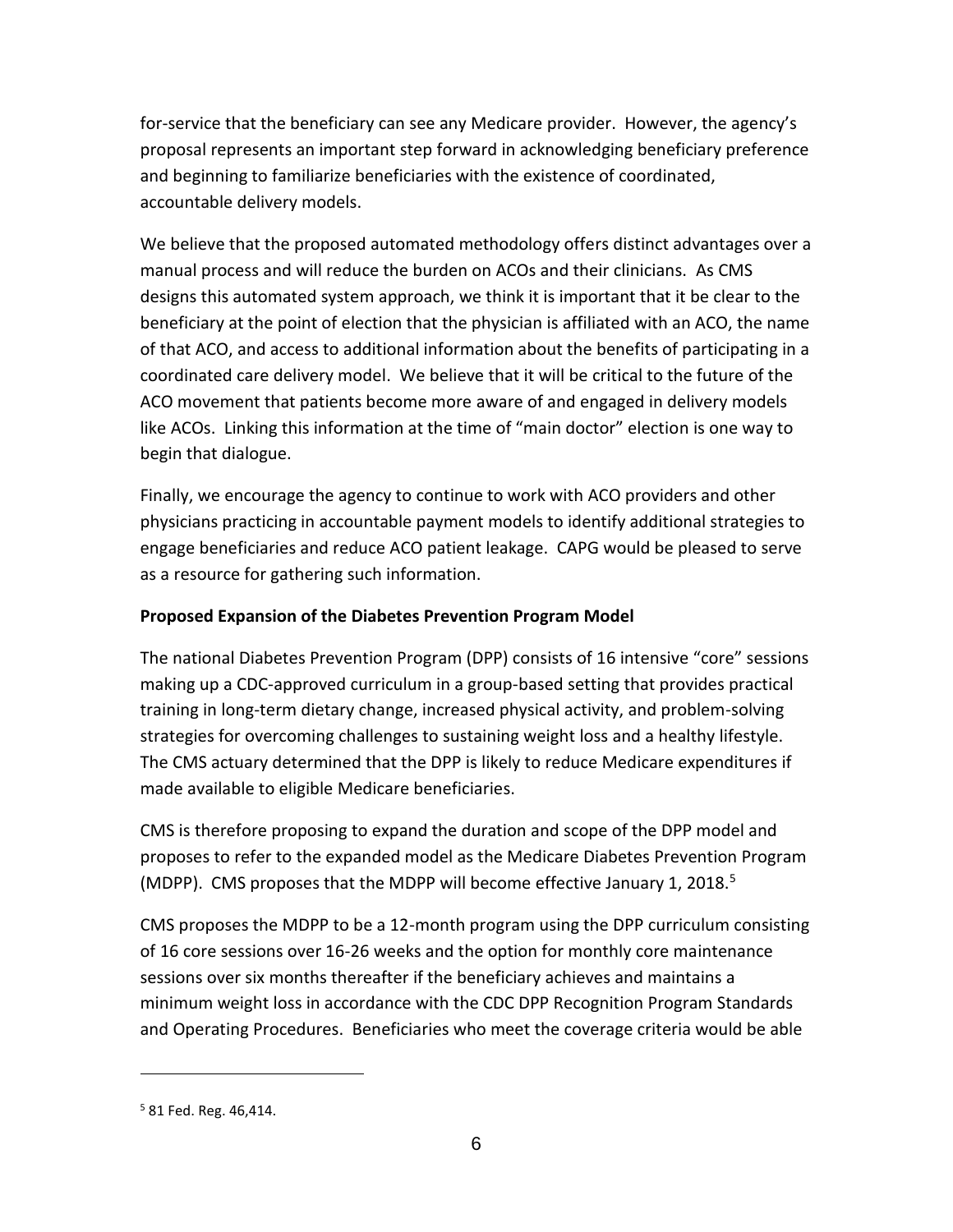to enroll in the MDPP only once, but those that achieve and maintain minimum weight loss would be eligible for monthly maintenance sessions if they maintain the weight loss.

CMS proposes that organizations recognized by the CDC to provide DPP services would be eligible to apply to enroll as a Medicare supplier. CMS also proposes to require that personnel who deliver MDPP services would need to obtain a National Provider Identifier to ensure that they are meeting CMS program integrity standards.

CMS proposes reimbursement for the MDPP services, with the payment tied to the number of sessions attended and achievement of a minimum weight loss of five percent of the baseline weight. MDPP suppliers would be required to attest to beneficiary session attendance and weight loss at the time claims are submitted to Medicare for payment. Coverage of MDPP services will be available for Part B beneficiaries who meet specific eligibility criteria.

### *CAPG Comments*:

As CMS states in its preamble, diabetes is at epidemic levels in the Medicare population. We support the agency's efforts to improve care for this population. Accordingly, we support the proposed expansion of diabetes prevention services to the traditional Medicare population.

We are concerned that the proposed rule makes no mention of whether or how this new service would integrate with the Medicare Advantage program. Today, Medicare Advantage enrollment makes up nearly a third of Medicare enrollment. Medicare Advantage offers the best opportunity for a coordinated care delivery system and a health plan to intervene to prevent and slow the progression of chronic diseases. We call on CMS to provide greater clarity about how this benefit might interact with the Medicare Advantage program.

# **Improving Payment Accuracy for Primary Care, Care Management and Patient-Centered Services**

CMS is proposing to make refinements to its payments for primary care and patientcentered care management. These changes are in addition to new codes to pay for transitional care management (TCM) and chronic care management (CCM). For example, CMS proposes making separate payments for existing codes for non-face-toface prolonged evaluation and management services and establishing separate payment for behavioral health integration.

## *CAPG Comments*: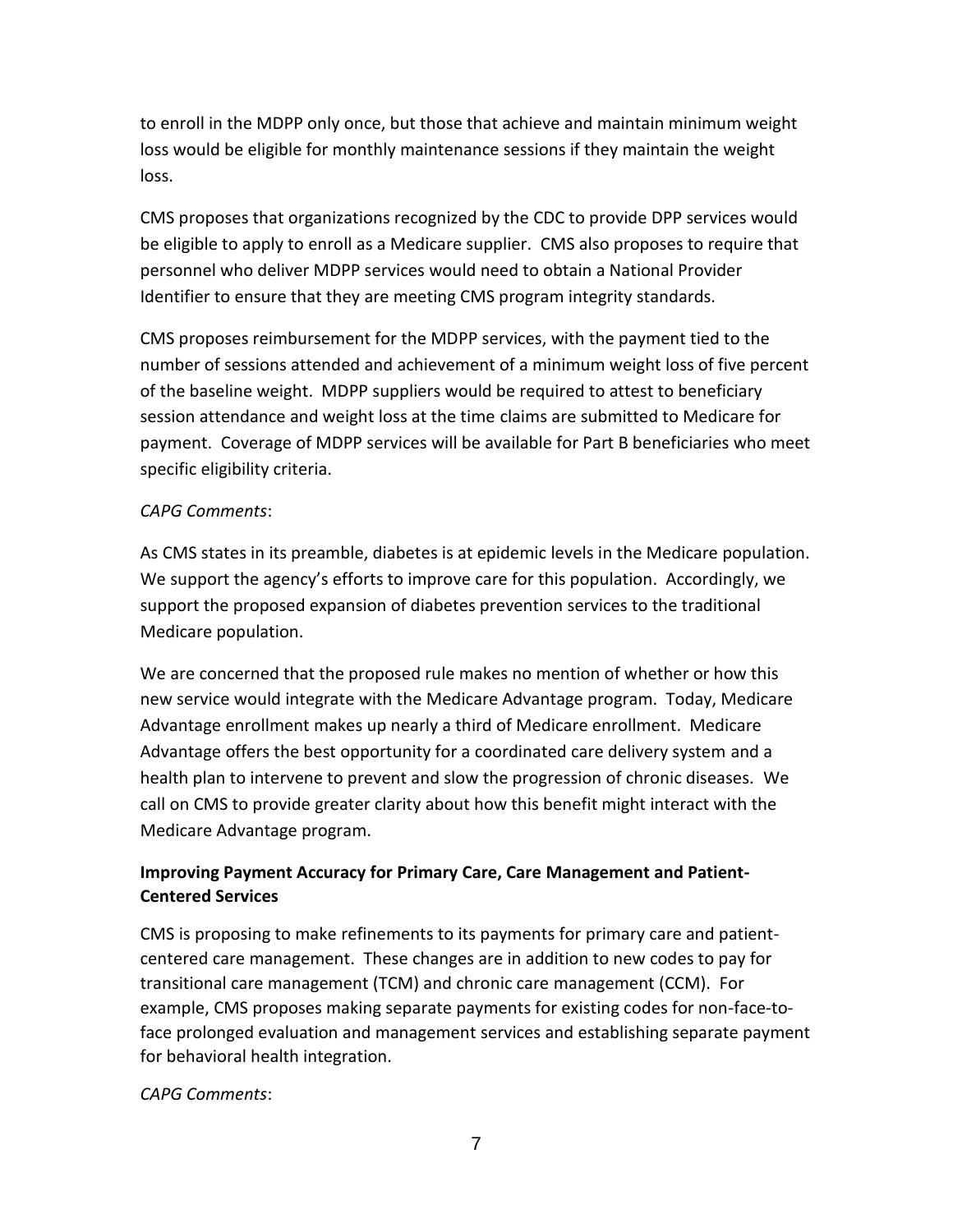We support the agency's efforts to improve payment for primary care and patientcentered care management services and we generally support the proposals in the rule. However, while we support the improvement of fee-for-service payment, we point out that there is broad agreement in the health policy community that the dominant feefor-service payment system provides the wrong incentives for healthcare delivery. While we believe that there is a role for fee-for-service, its prominence in Traditional Medicare does nothing to encourage providers to work together to ensure the best care and best outcomes for patients. We believe that new payment models outside of feefor-service have significantly greater potential to improve care for all patients, including those with multiple chronic conditions. We encourage CMS to continue to test and evaluate new models that move away from fee-for-service as a dominant payment model and move toward population-based payments to physician organizations.

### **CAPG supports expanding Medicare-covered telehealth services**

Consistent with the annual rulemaking process, CMS is proposing to add specific telehealth services to the list of covered services to include end-stage renal diseaserelated services, advanced care planning services, and telehealth critical care consultations.

### *CAPG Comments*:

We support the proposed expansion of telehealth services. While we agree that the list of services needs to be expanded and updated, we believe that this approach to expanding telehealth-covered services within the Medicare program is failing to keep pace with technological developments and the needs of accountable physician organizations.

We support broad use of appropriate telehealth technology. Specifically, we believe that CMS should explore its authority to establish a separate regulatory pathway for risk-bearing physician organizations to test more robust approaches to telehealth technologies. We believe that telehealth has significant potential to improve care and lower costs for Medicare beneficiaries and that more can and should be done in this arena.

We note that the CMS Innovation Center is proposing to waive certain restrictions on coverage of telehealth services in certain innovation center models. We support this experimentation for models in traditional Medicare because we believe it will benefit patients in the short and long term.

However, CMS has often stated in the context of Medicare Advantage that the agency is confined to the statutory parameters for telehealth services covered by fee-for-service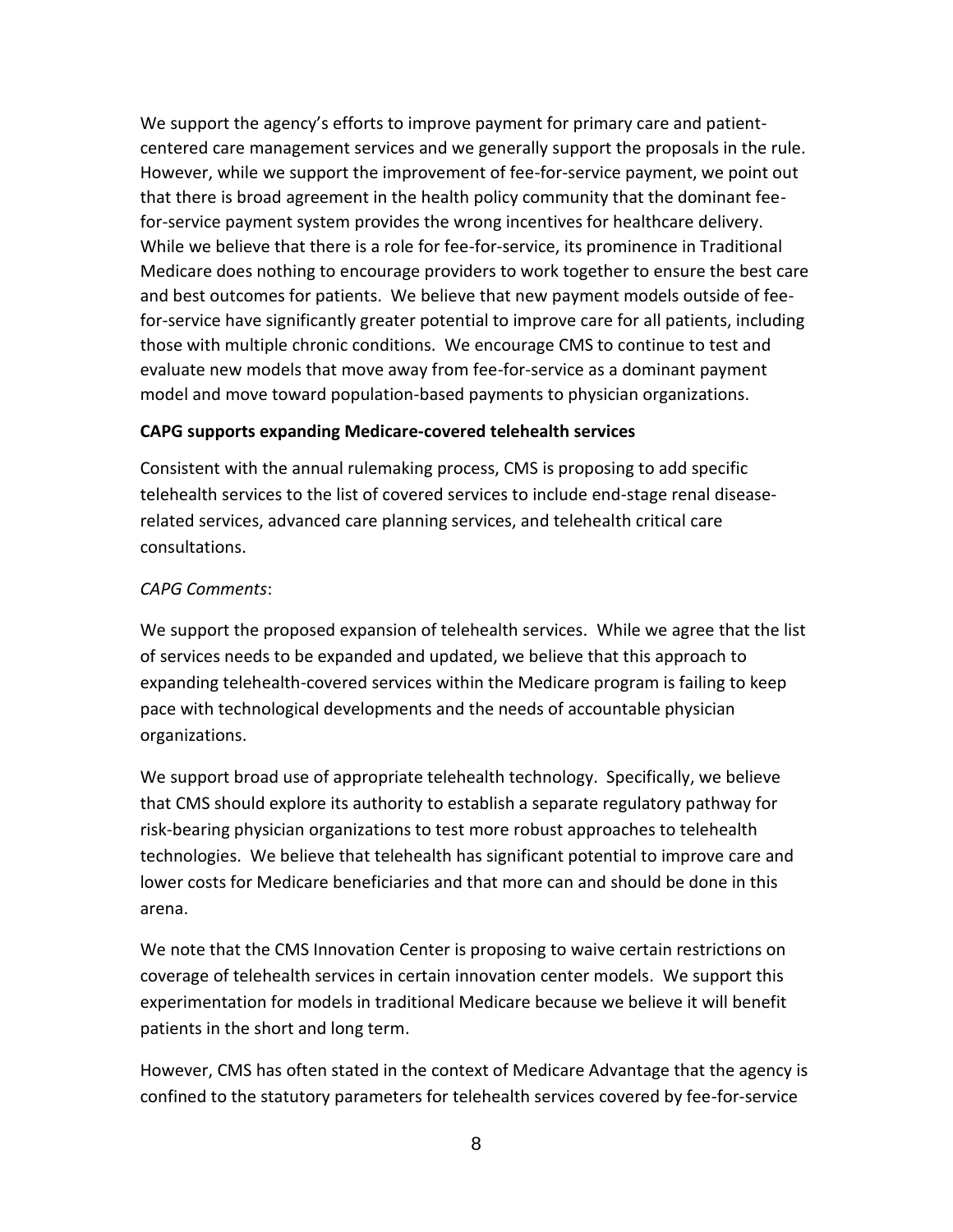Medicare for purposes of the basic benefit package. As a result of this limitation in Medicare Advantage, plans use their rebate dollars to cover telehealth as a supplemental benefit. As CMS explores expanding telehealth coverage in ACO programs, we encourage the agency to continue to pursue strategies to create greater and parallel flexibility around telehealth services for coordinated care physician groups in Medicare Advantage.

### **Medicare Advantage Provider Enrollment**

The proposed rule would require that MA providers and suppliers be enrolled in Medicare in an approved status. CMS is proposing that this requirement would become effective in 2019. Under current guidance, health plans may include providers that are not enrolled in Medicare. CMS states that it is pursuing this proposal to shield Medicare beneficiaries against potentially unqualified or fraudulent providers and to align protections with those in the fee-for-service and Part D program.

### *CAPG Comments*:

Our members are active participants in the Medicare Advantage program. In fact, several CAPG members participate mostly or exclusively in Medicare Advantage as opposed to traditional Medicare.

We support the agency's efforts to protect Medicare Advantage beneficiaries, affording them the same protections as those afforded to beneficiaries in other Medicare parts. However, we encourage CMS to administer these requirements in a way that reduces burden on physician practices to the greatest extent possible.

As we understand it, the current Medicare provider enrollment process is overly burdensome on physicians who predominantly provide services to Medicare Advantage beneficiaries. Specifically, CMS currently deactivates a provider or supplier if no traditional Medicare claim has been submitted for 12 consecutive months. This means that physicians who have a low volume of Part B claims, or no Part B claims, would be subject to regular deactivations, which would now potentially make these physicians non-compliant with the proposed requirement, having additional consequences for physicians, health plans and beneficiaries.

As you know, Medicare Advantage has seen explosive program growth over the past several years. One key reason for that growth is the superior care coordination and quality available for seniors in a coordinated care model as opposed to a fragmented, fee-for-service model. The benefits of this model are well documented and include lower preventable readmission rates and superior performance on quality metrics. Our